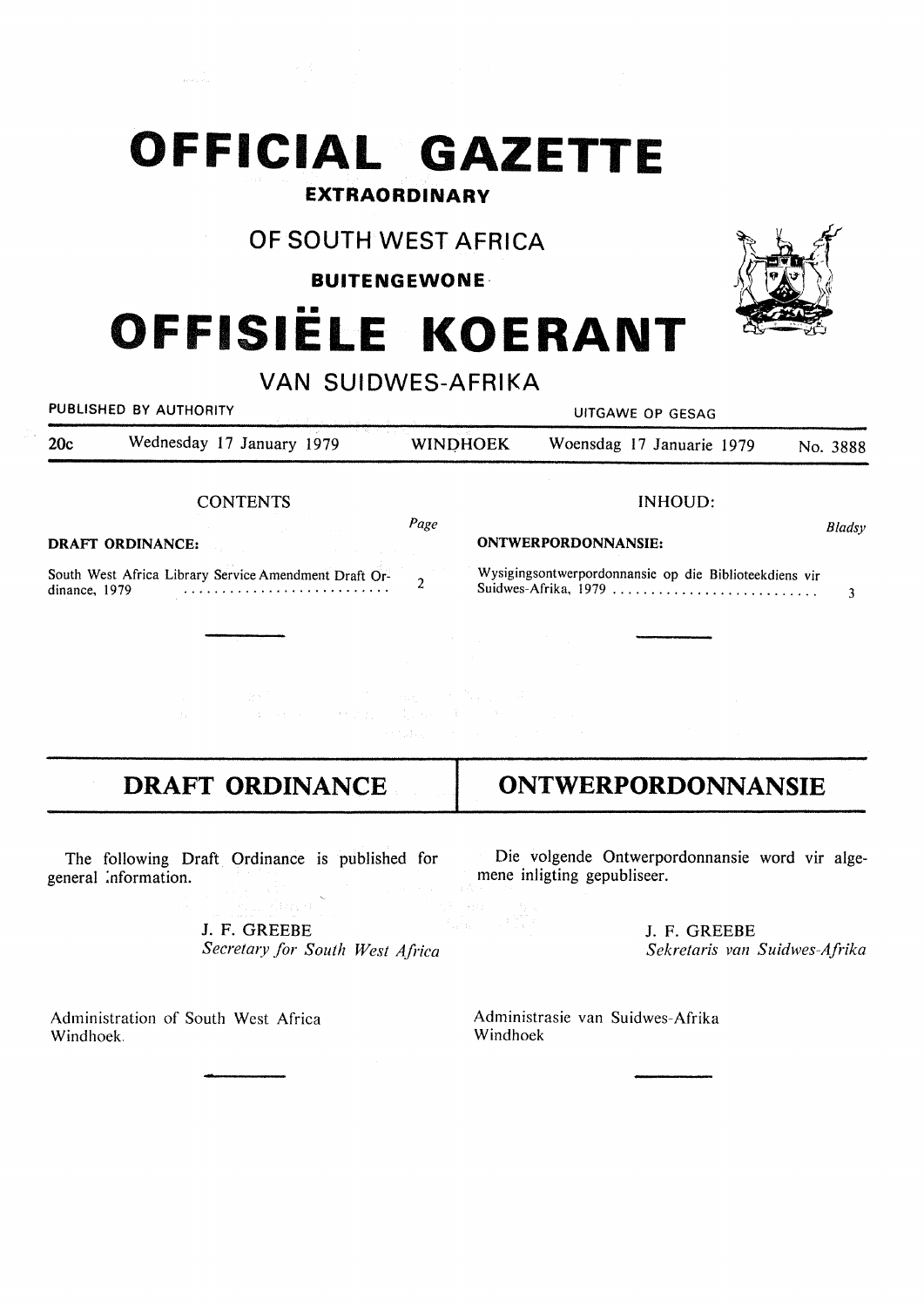#### GENERAL EXPLANATORY NOTE:

ſ

Words underlined with solid line indicate insertions proposed.

Words in square brackets indicate omissions  $\mathbf{1}$ proposed.

## **DRAFT ORDINANCE**

To amend the South West Africa Library Service Ordinance, 1968, so as to rectify certain references; to provide for the payment of registration, subscription and other fees; to provide for the use of library facilities provided for whites by pupils, who are not whites, of certain schools; and to provide for incidental matters.

BE IT ORDAINED by the Legislative Assembly for the Territory of South West Africa, as follows:-

Amendment of section I of Ordinance 15 of 1968, as amended by section 2 of Ordinance 17 of 1973.

1. Section l of the South West Africa Library Service Ordinance, 1968 (hereinafter referred to as the principal Ordinance), is hereby amended -

(a) by the substitution for the definition of "Director" of the following definition:

" 'Director' means the Director of Education referred to in section  $[4(1)(a)$  of the Education Ordinance, 1962, (Ordinance 27 of 1962)] 5(2) of the Education Ordinance, 1975 (Ordinance 21 of 1975);"; and

(b) by the substitution for the definition of "public library" of the following definition:

" 'public library' means any library, whether maintained, entirely or partly, by means of subscriptions or otherwise, which provides library facilities to the general public;".

2. The following section is hereby substituted for section 3 of the principal Ordinance: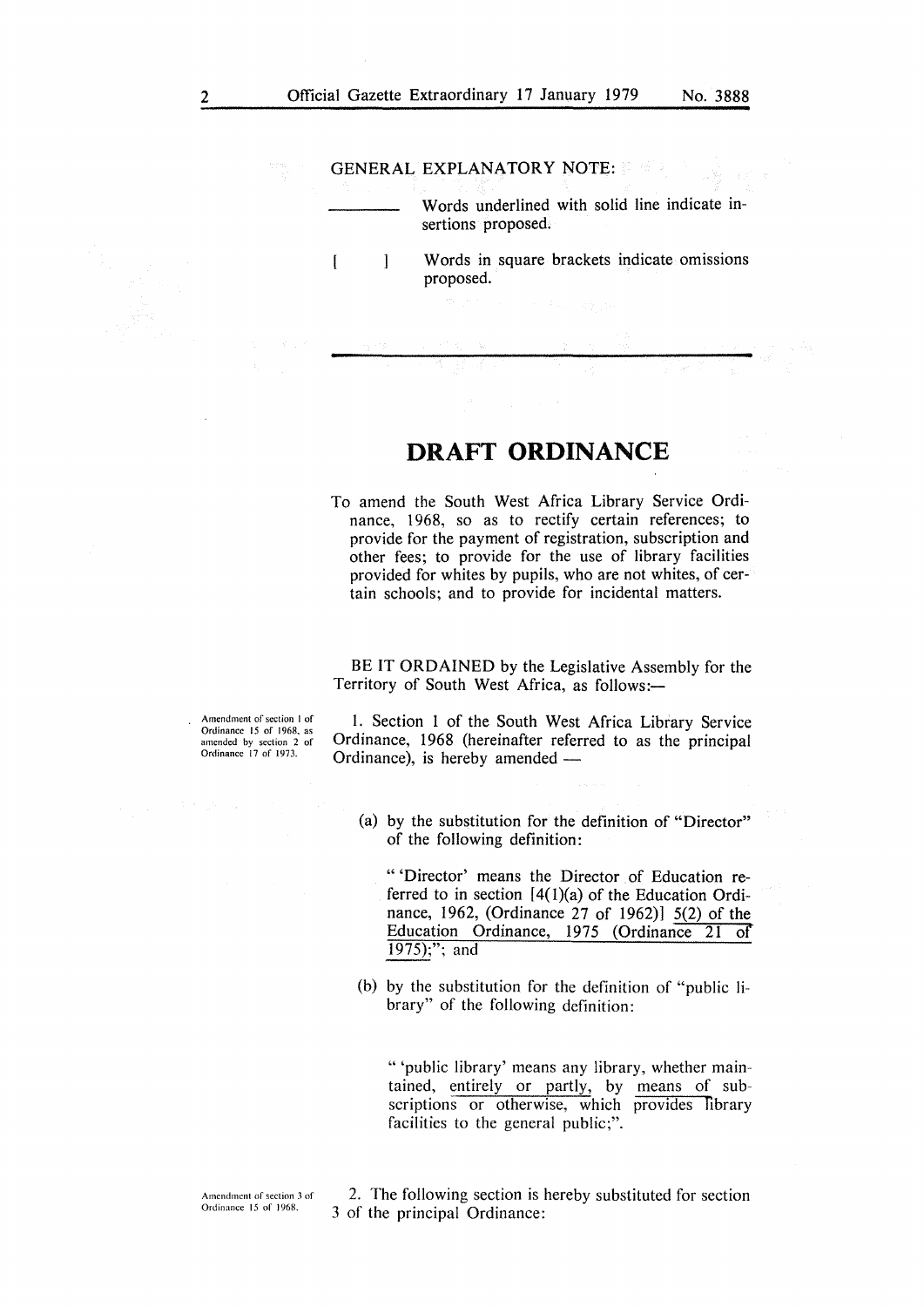#### ALGEMENE VERDUIDELIKENDE NOTA:

 $\overline{1}$ 

| Woorde met 'n volstreep daaronder dui aan in- |
|-----------------------------------------------|
| voegings voorgestel.                          |
|                                               |

 $\overline{\phantom{a}}$ Woorde tussen vierkantige hake dui aan skrappings voorgestel.

## **ONTWERPORDONNANSIE**

Tot wysiging van die Ordonnansie op die Biblioteekdiens vir Suidwes-Afrika 1968, ten einde sekere verwysings reg te stel; om voorsiening te maak vir die betaling van registrasie-, lede- en ander gelde; om voorsiening te maak vir die gebruik van biblioteekfasiliteite wat vir blankes voorsien word deur leerlinge, wat nie blankes is nie, van sekere skole; en om voorsiening te maak vir bykomstige aangeleenthede.

Die Wetgewende Vergadering van die Gebied Suidwes-Afrika VERORDEN SOOS VOLG:-

I. Artikel I van die Ordonnansie op die Biblioteekdiens vir Suidwes-Afrika 1968 (hieronder die Hoofordonnansie genoem), word hierby gewysig-

Wysiging van artikel I van Ordonnansic 15 van 1968, soos gcwysig deur artikel 2 **van Ordonnansie 17 van**  1973.

(a) deur die woordomskrywing van "Direkteur" deur die volgende woordomskrywing te vervang:

"'Direkteur' die in artikel [ 4( l)(a) van die Onderwysordonnansie 1962 (Ordonnansie 27 van 1962)] 5(2) van die Onderwysordonnansie, 1975 (Ordonnansie 21 van 1975), bedoelde Direkteur van Onderwys;''; en

(b) deur die woordomskrywing van "openbare biblioteek" deur die volgende woordomskrywing te vervang:

" 'openbare biblioteek' enige biblioteek, hetsy dit geheel en al of gedeeltelik deur middel van [subskripsies] ledegeld, of andersins, in stand gehou word, wat biblioteekfasiliteite aan die algemene publiek voorsien;".

2. Artikel 3 van die Hoofordonnansie word hierby deur die volgende artikel vervang:

**Wysiging van artikel 3 van**  Ordonnansie 15 van 1968.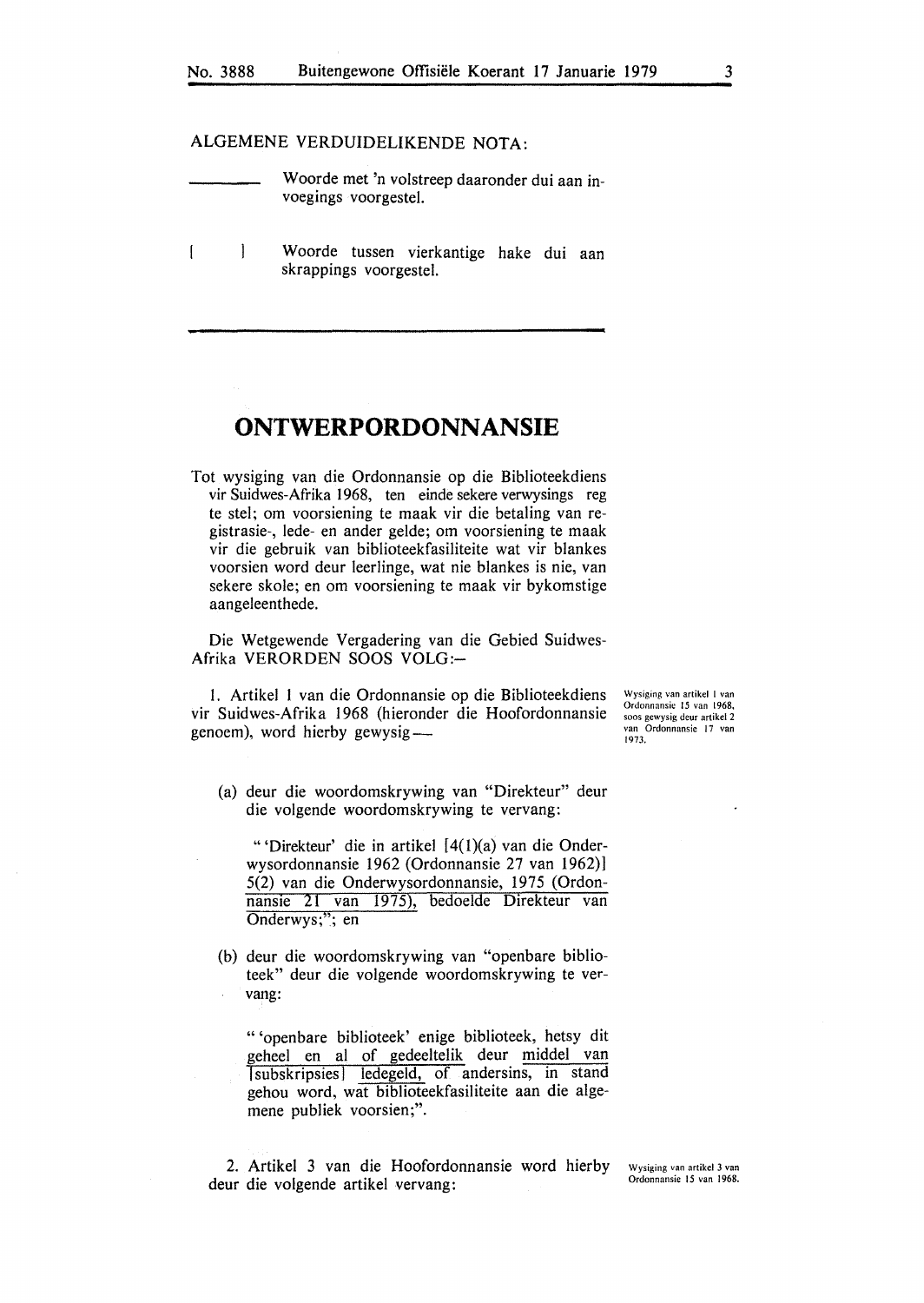"Objects of the 3. The objects of the Service shall be to provide library facilities on as large a scale as possible in an efficient manner to the general public !free of charge!.".

Amendment of section 5 of Ordinance 15 of 1968. as amended by section I of Ordinance 17 of 197>.

3. Section 5 of the principal Ordinance is hereby amended by the substitution for paragraph (d) of the following paragraph:

"(d) admit any person who is unable readily to make use of the services of any public library, to the Service as a member in the manner and against payment of the registration, subscription and other fees prescribed by regulation and on the other conditions which he determines in each case;".

Amendment of section 8 of Ordinance 15 of 1968, as amended by section 1 of Ordinance 17 of 1973.

4. Section 8 of the principal Ordinance is hereby amended -

- (a) by the substitution for paragraph (a) of subsection ( 1) of the following paragraph:
	- "(a) the Deputy Director of the Department of Education referred to in section  $[4(1)(a)$  of the Education Ordinance, 1962 (Ordinance 27 of 1962) 5(1) of the Education Ordinance, 1975 (Ordinance 21 of 1975);"; and
- (b) by the substitution, in the Afrikaans text, for paragraph (c) of subsection (1) of the following paragraph:
	- "(c) die senior administratiewe beampte in die in paragraaf (a) bedoelde [Departement van Onderwys | Onderwysdepartement;".

Amendment of section 13 of Ordinance 15 of 1968, s amended by section 1 of Ordinance 17 of 1973.

5. Section 13 of the principal Ordinance is hereby amended by the substitution for subsection (1) of the following subsection:

> "(I) If in the opinion of the Executive Committee a local authority whose area has a population of not less than ten thousand white persons is able to maintain a [free] public library service,  $|he|$  it may in consultation with or at the request of any such local authority by notice in the *Official Gazette* declare the area under the control of the local authority to be an urban library area, and such local authority shall thereupon, unless it has already instituted a [free] public library service, institute and maintain such a service within a period determined by the Executive Committee in that notice.".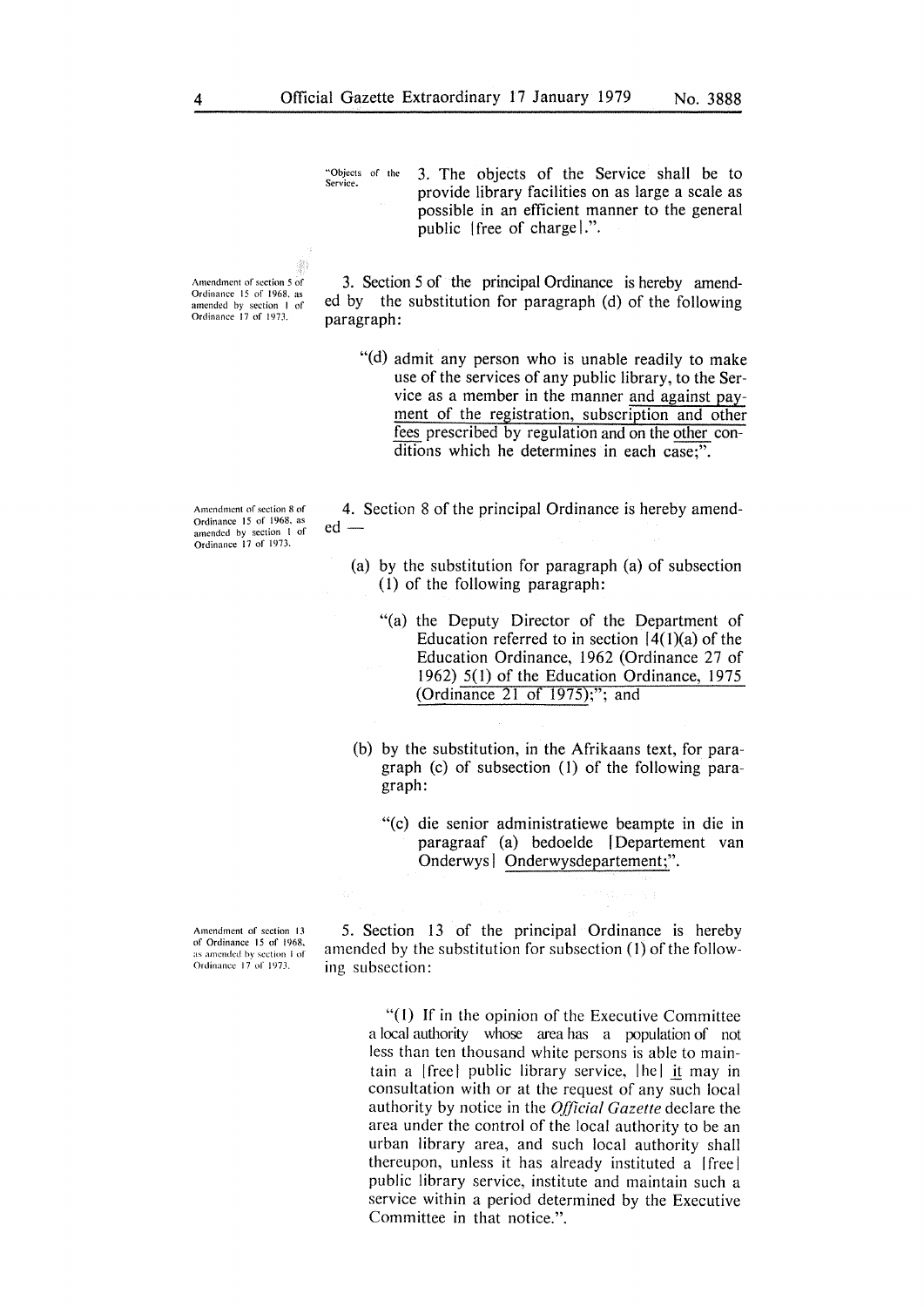biblioteekfasiliteite op so 'n groot skaal as moontlik op doeltreffende wyse [kosteloos] aan die algemene publiek beskikbaar te stel.".

3. Artikel 5 van die Hoofordonnansie word hierby gewysig deur paragraaf (d) deur die volgende paragraaf te vervang:

"(d) enige persoon wat nie in staat is om geredelik van die dienste van 'n openbare biblioteek gebruik te maak nie, tot die Diens as lid toelaat op die wyse en teen betaling van die registrasie-, lede- en ander gelde by regulasie voorgeskryf en op die ander voorwaardes wat hy in iedere geval bepaal;".

4. Artikel 8 van die Hoofordonnansie word hierby ge $wysig -$ 

- (a) deur paragraaf (a) van subartikel (1) deur die volgende paragraaf te vervang:
	- "(a) die Adjunk-Direkteur van die in artikel l4(I)(a) van die Onderwysordonnansie 1962 (Ordonnansie 27 van 1962) bedoelde Departement van Onderwys] 5( 1) van die Onderwysordonnansie, 1975 (Ordonnansie 21 van 1975), bedoelde Onderwysdepartement;"; en
- (b) deur paragraaf (c) van subartikel (1) deur die volgende paragraaf te vervang:
	- "(c) die senior administratiewe beampte in die in paragraaf (a) bedoelde I Departement van Onderwys] Onderwysdepartement;".

5. Artikel 13 van die Hoofordonnansie word hierby gewysig deur subartikel ( I) deur die volgende subartikel te vervang:

\Vysiging van artikel 13 van Ordonnansic 15 van 1968. soos gewysig dcur artikcl I van Ordonnansic 17 van 1973.

"( I) **Indien na die oordeel van. die Uitvoerende Komitee 'n plaaslike bestuur met 'n bevolking van minstens tienduisend blanke persone, in staat is om 'n**  I **vry** I **open bare biblioteekdiens in stand te hou, kan**  hy in **oorleg met of op versoek van so** 'n **plaaslike bestuur die gebied onder beheer van die plaaslike bestuur by kennisgewing in die** *Offisiële Koerant* **tot 'n stedelike biblioteekgebied verklaar en so 'n plaaslike bestuur moet daarna, tensy hy reeds 'n** [vry] open**bare biblioteekdiens ingestel het, binne 'n tydperk deur die Uitvoerende Komitee in daardie kennisgewing bepaal, so 'n diens instel en in stand hou.".** 

\Vysiging van artikel 8 van Ordonnansie 15 van 1968. soos gewysig deur artikel I van Ordonnansic 17 van 1973.

"Oogmerke van 3. Die oogmerke van die Diens is om

Wysiging van artikel *5* van Ordonnansie 15 van 1968. soos gcwysig deur artikel I

van Ordonnansic 17 van

1973.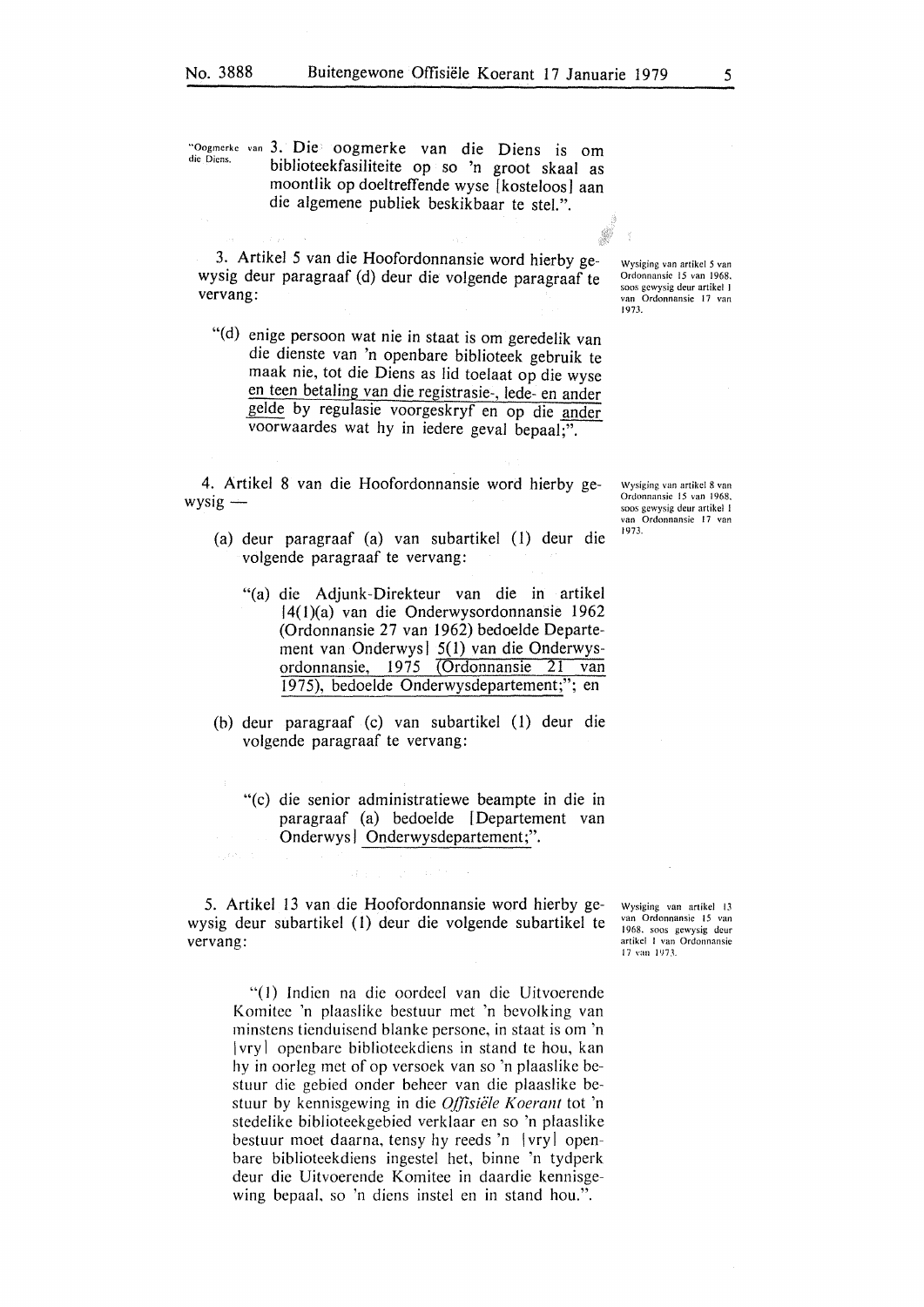Amendment of section 14 of Ordinance 15 of 1968 as amended by section I of Ordinance 17 of 1973.

6. Section 14 of the principal Ordinance is hereby amended by the substitution for subsection (1) of the following subsection:

> "(1) Subject to the provisions of section 15 the Executive Committee may, out of moneys voted for the purpose by the Legislative Assembly, grant to the local authority in an urban library area an annual subsidy for the maintenance of a [free] public library service by the local authority.".

Amendment of section 19 of Ordinance 15 of 1968.

7. Section 19 of the principal Ordinance is hereby amended by the addition of the following proviso:

> "Provided that if any educational institution which is registered, or receives financial support, or is registered and receives financial support, in terms of the Education Ordinance, 1975 (Ordinance 21 of 1975), and to which pupils who are not whites have been admitted with the prior approval of the Executive Committee, is admitted to the Service or any public library as a member, all pupils of such educational institution may, on such conditions as may be prescribed by regulation, make use of the library facilities so provided for whites.".

Substitution of section 20 of Ordinance 15 of 1968.

8. The following section is hereby substituted for section 20 of the principal Ordinance:

"Regulations. 20. The Executive Committee may promulgate regulations in respect of  $-$ 

- (a) any matter which shall or may be prescribed or determined under any provision of this ordinance;  $|$  and  $|$
- (b) registration, subscription and other fees; and
- $|(b)|$ (c) all matters in general, which  $\left| \right|$  considers necessary or advisable to prescrib in order that the objects of this ordinance may be attained.".

Substitution of long title of<br>Ordinance 15 of 1968.

9. The following long title is hereby substituted for the long title of the principal Ordinance:

> "To provide for the provision, on as large a scale as possible, of [ free I library facilities to the public, for the institution for that purpose of a library service for South West Africa and for matters incidental thereto.".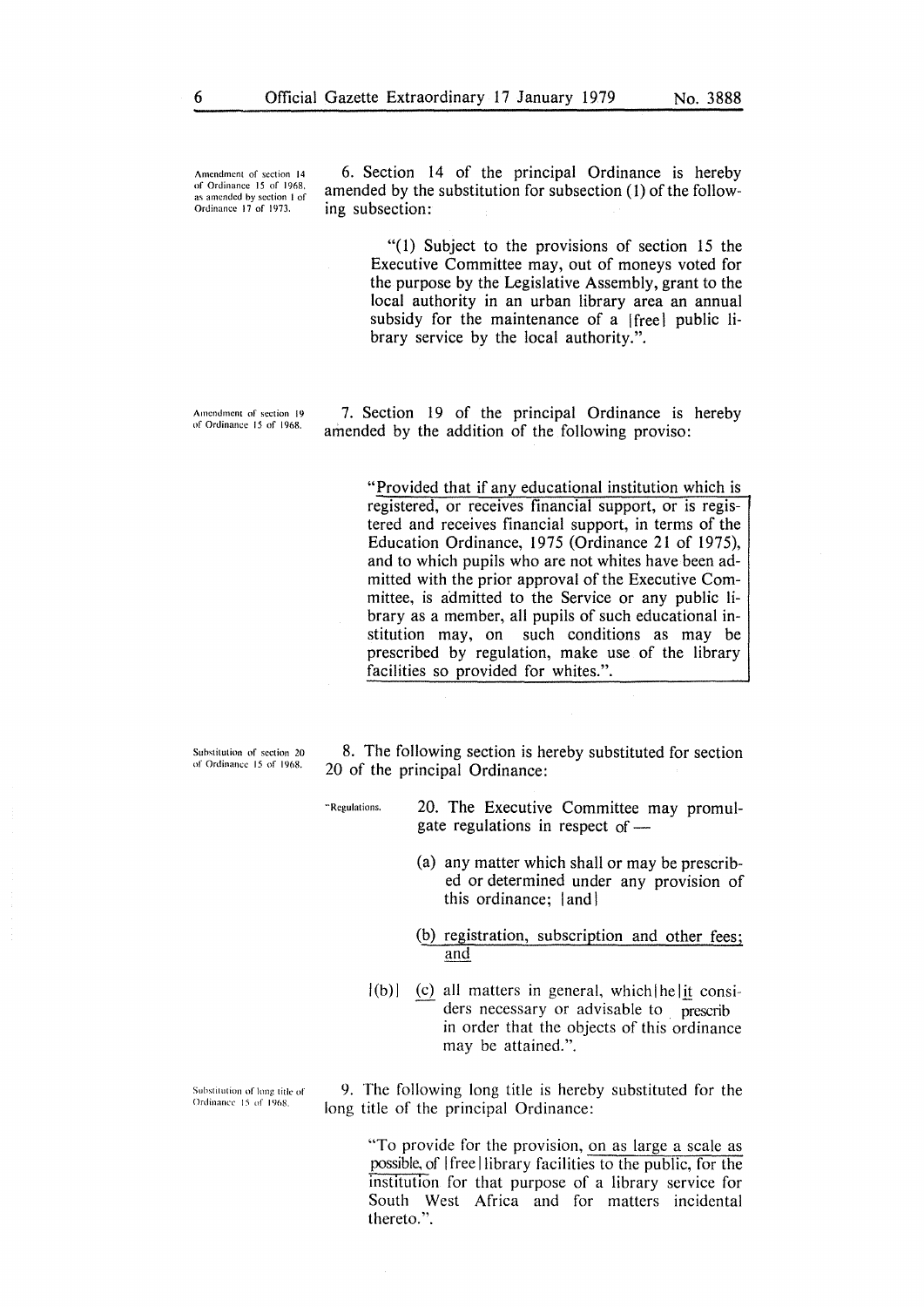6. Artikel 14 van die Hoofordonnansie word hierby gewysig deur subartikel (1) deur die volgende subartikel te vervang:

Wysiging van artikel 14 van Ordonnansic 15 van I 968. soos gcwysig deur artikcl I van Ordonnansic 17 van 1973.

"(1) Behoudens die bepalings van artikel 15 kan die Uitvoerende Komitee uit gelde vir die doel deur die Wetgewende Vergadering bewillig, aan die plaasbewillig, aan die plaaslike bestuur in 'n stedelike biblioteekgebied 'n jaarlikse subsidie toeken vir die instandhouding van 'n I vry I open bare biblioteekdiens deur die plaaslike bestuur.".

7. Artikel 19 van die Hoofordonnansie word hierby gewysig deur die volgende voorbehoudsbepaling daarby te voeg:

"Met dien verstande dat indien 'n onderwysinrigting wat ooreenkomstig die Onderwysordonnansie, 1975 (Ordonnansie 21 van 1975), geregistreer is of geldelik ondersteun word of geregistreer is en geldelik ondersteun word, en waartoe leerlinge wat nie blankes is nie met die voorafverkree goedkeuring van die Uitvoerende Komitee toegelaat is, tot die Diens of enige openbare biblioteek as lid toegelaat word, alle leerlinge van sodanige onderwysinrigting van die biblioteekfasiliteite wat aldus vir blankes voorsien word, gebruik mag maak op die voorwaardes wat by regulasie voorgeskryf word.".

8. Artikel 20 van die Hoofordonnansie word hierby deur die volgende artikel vervang:

"Rcgulasies. 20. Die Uitvoerende Komitee kan regulasies uitvaardig met betrekking tot -

- (a) enige aangeleentheid wat kragtens enige bepaling van hierdie ordonnansie voorgeskryf of bepaal moet of kan word;  $|en|$
- (b) registrasie-, lede- en ander gelde; en
- $|(b)|$  (c) in die algemeen, alle aangeleenthede wat hy nodig of raadsaam ag om voor te skryf ten einde die oogmerke van hierdie ordonnansie te bereik.".

**9. Die lang titel van die Hoofordonnansie word hierby deur die volgende lang titel vervang:** 

> "Om voorsiening te maak vir die beskikbaarstelling, **op so 'n groot skaal as moontlik, van |vry| biblioteekfasiliteite aan die publiek, vir die instelling, vir daardie doe!, van 'n Biblioteekdiens vir Suidwes-Afrika en vir aangeleenthede wat daarmee in ver**band staan.".

Vervanging van lang titel van Ordonnansie 15 van 1968.

Vcrvanging van artikel 20 van Ordonnansie 15 van 1968.

Wysiging van artikel 19 van Ordonnansic 15 van 1968.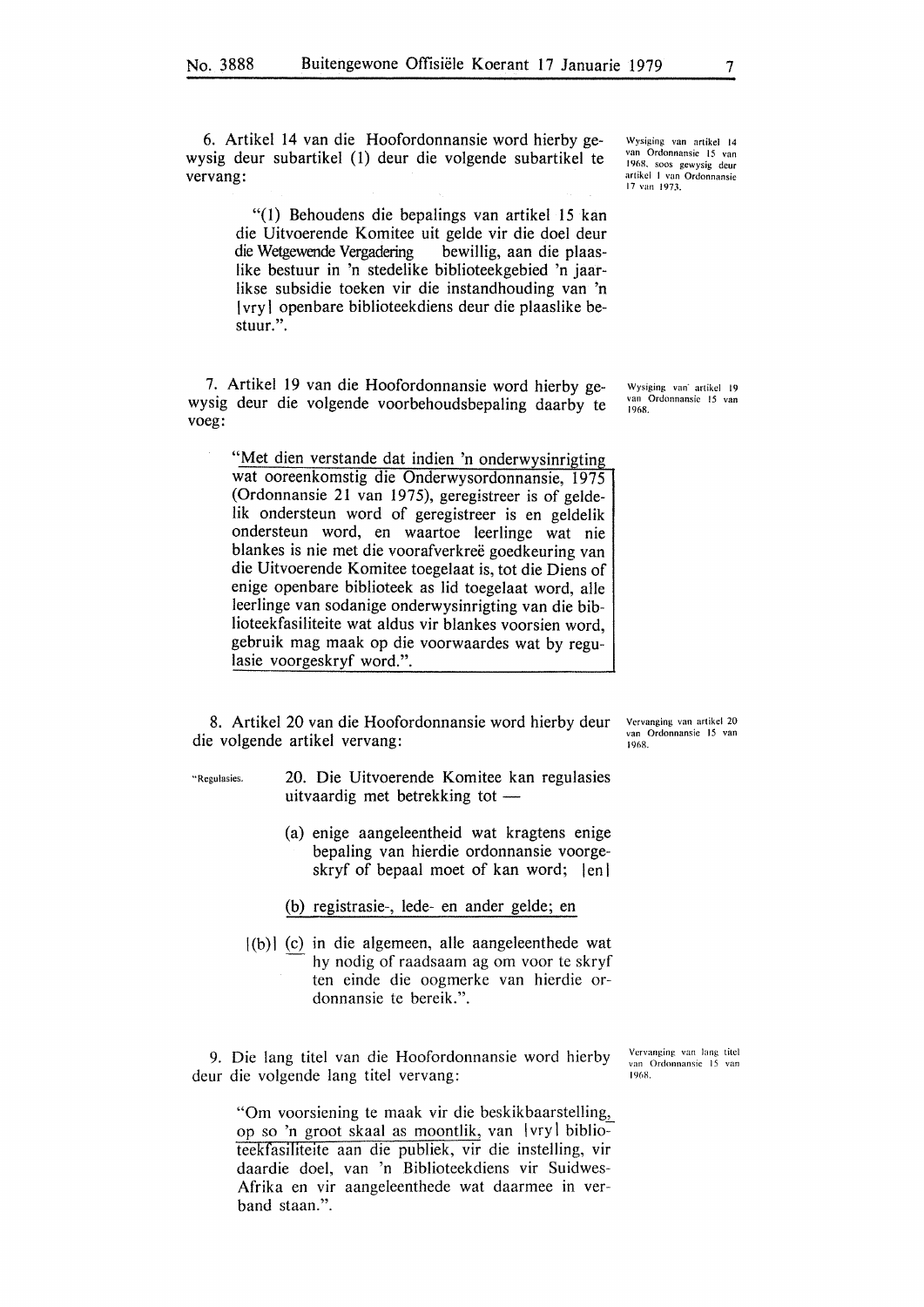Short title and commen-<br>cement.

and comment.  $10. (1)$  This Ordinance shall be called the South West Africa Library Service Amendment Ordinance, 1979, and shall come into operation on a date to be determined by the Executive Committee and published by notice in the *Official Gazette.* 

> (2) Different dates may be determined in terms of subsection (I) in respect of different provisions of this Ordinance. All property of the con-

and the condition of the control of the second complete

 $\label{eq:3.1} \mathcal{O}_{\mathcal{A}}(\mathcal{O}_{\mathcal{A}}(k, t_{\mathcal{B}})) \leq \mathcal{O}_{\mathcal{A}}(\mathcal{O}_{\mathcal{A}}(\mathcal{O}_{\mathcal{A}})) \leq \mathcal{O}_{\mathcal{A}}(\mathcal{O}_{\mathcal{A}}(\mathcal{O}_{\mathcal{A}})) \leq \mathcal{O}_{\mathcal{A}}(\mathcal{O}_{\mathcal{A}}(\mathcal{O}_{\mathcal{A}}))$ 

I.